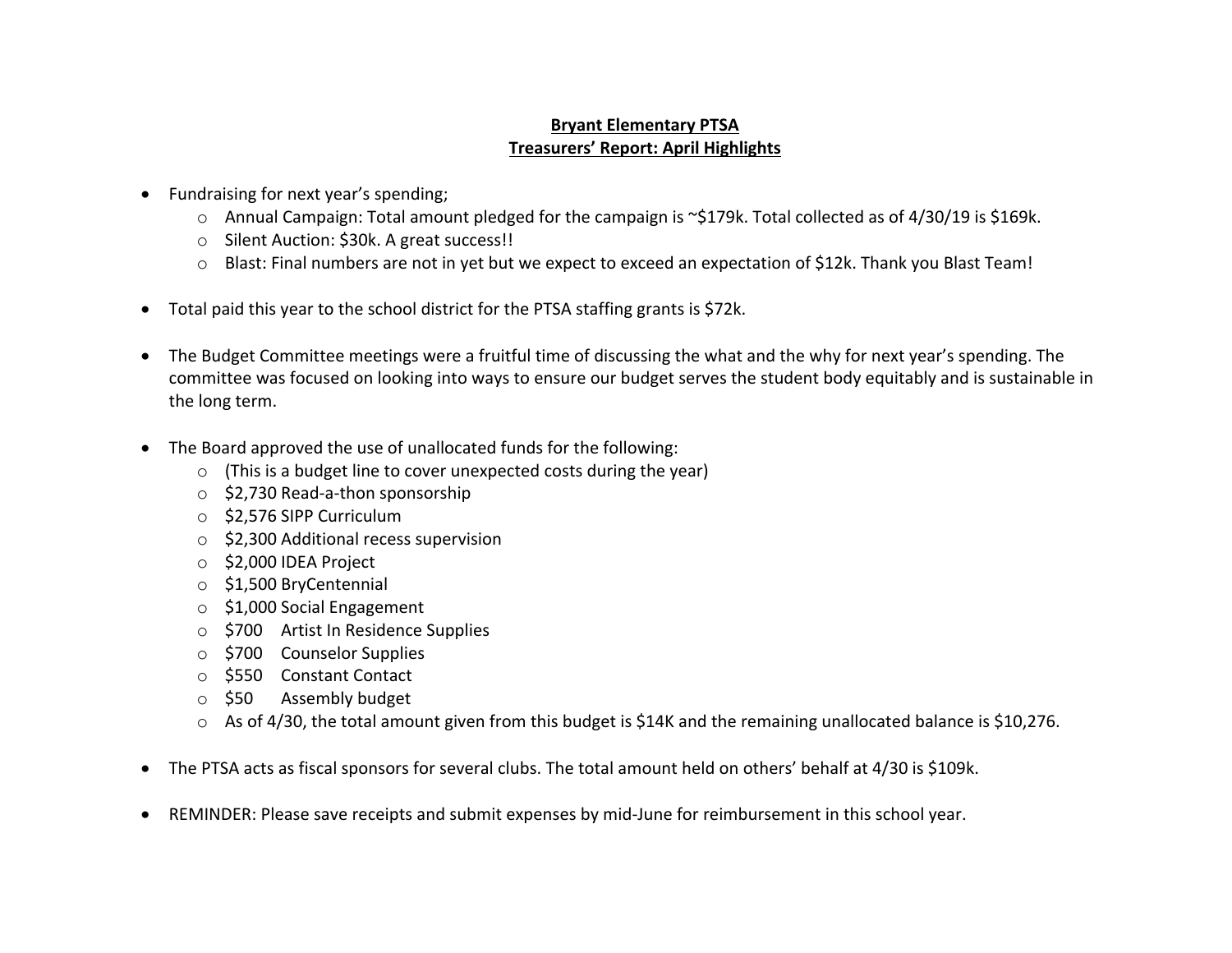## *Bryant Elementary PTSA Cash Schedule*

| Bank balances:                                                      | April 30      | March 31      |
|---------------------------------------------------------------------|---------------|---------------|
| <b>Bank of America Checking</b>                                     | \$<br>86,674  | \$<br>128,936 |
| <b>Bank of America Savings</b>                                      | 398,423       | 383,413       |
| <b>Bank of America Sweep</b>                                        | 6,031         | 16,096        |
| <b>Total Cash in Bank</b>                                           | \$<br>491,128 | \$<br>528,445 |
| Difference due to timing of uncleared items                         | (4,091)       | (43, 824)     |
| Per Quickbooks                                                      | 487,037       | \$<br>484,621 |
| Breakout of balances:                                               |               |               |
| 2018-2019 Estimated expenses remaining                              | \$<br>140,204 | \$<br>142,719 |
| (2018-2019 Cash still expected to receive - including PY carryover) | (51,094)      | (54, 855)     |
| 2019-2020 Funds raised                                              | 194,709       | 189,515       |
| Budget Reserve (1/3 of \$250k annual budget)                        | 82,500        | 82,500        |
| Reserve held for clubs & PTSA Dues pass through                     | 109,469       | 113,494       |
| Surplus                                                             | 11,249        | 11,248        |
|                                                                     | 487,037       | \$<br>484,621 |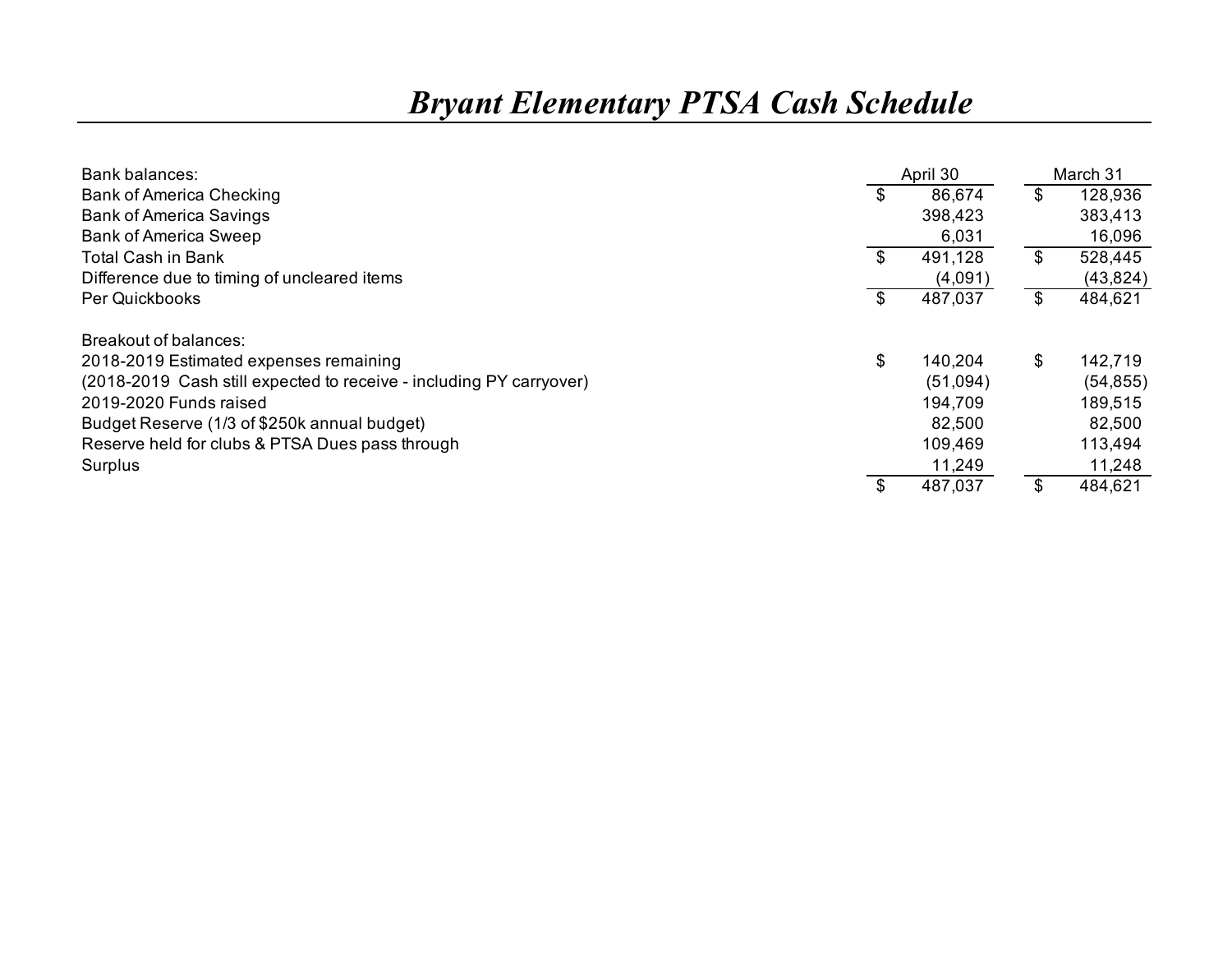| <b>Sources of Cash</b><br>155,460 \$<br>161,063<br>155,460<br>\$<br>Direct Donations (Pledge Drive) (Net) \$<br>Represents annual campaign from 17/18 school year<br>13,622<br>12,000<br>12,000<br>Surplus Funds: Bryant Blast(net)<br>20,000<br>20.000<br>32,954<br>Surplus Funds: Auction<br>7,900<br>10,000<br>8,500<br>Instrumental Music Donations (restricted)<br>Increased donation to \$125/student and included a discount for uncollectible donations<br>2,589<br>2,500<br>771<br>Scrip/Amazon/PCC (net)<br>PCC now issuing scrip income annually, in June.<br>2,344<br>1,612<br>Income from school activities (net)<br>150<br>132<br>194<br>Interest<br>1,800<br>1,000<br>1,460<br>Other Income (non-Scrip rebates, CFD and other donations)<br>\$500 rebate from Dorian, \$500 donation from LASER<br>986<br><b>School Supplies</b><br>$\overline{a}$<br>$\blacksquare$<br>\$4,000 donated in October. Credit Card Processing Fees \$810<br>58.139<br>8,494<br>64.479<br>Carry over funds from previous year<br>Added \$8,494 in Feb which reflects refund from SPS for Q4 overpayment<br>$\mathfrak{s}$<br>\$<br>260,049 \$<br>208,954<br>286,605<br><b>Sources of Cash</b><br><b>Uses of Cash</b><br><b>Arts and Culture</b><br>-\$<br>\$<br>17,000<br>19,991<br>Art Enrichment - Classroom (Visual Arts, Ceramics, Drama, Art Supplies) \$<br>700<br>449<br><b>AIR Supplies</b><br>500<br>386<br>Art Night<br>50<br>Winterfest<br>725<br>607<br>Book It | <b>Bryant Elementary PTSA</b> | 18/19 Budget | 18/19 Actual<br>(As of 4/30/19) | 17/18 Actual | Notes 18/19 Budget                                                                                          |
|------------------------------------------------------------------------------------------------------------------------------------------------------------------------------------------------------------------------------------------------------------------------------------------------------------------------------------------------------------------------------------------------------------------------------------------------------------------------------------------------------------------------------------------------------------------------------------------------------------------------------------------------------------------------------------------------------------------------------------------------------------------------------------------------------------------------------------------------------------------------------------------------------------------------------------------------------------------------------------------------------------------------------------------------------------------------------------------------------------------------------------------------------------------------------------------------------------------------------------------------------------------------------------------------------------------------------------------------------------------------------------------------------------------------------------------------------------------------|-------------------------------|--------------|---------------------------------|--------------|-------------------------------------------------------------------------------------------------------------|
|                                                                                                                                                                                                                                                                                                                                                                                                                                                                                                                                                                                                                                                                                                                                                                                                                                                                                                                                                                                                                                                                                                                                                                                                                                                                                                                                                                                                                                                                        |                               |              |                                 |              |                                                                                                             |
|                                                                                                                                                                                                                                                                                                                                                                                                                                                                                                                                                                                                                                                                                                                                                                                                                                                                                                                                                                                                                                                                                                                                                                                                                                                                                                                                                                                                                                                                        |                               |              |                                 |              |                                                                                                             |
|                                                                                                                                                                                                                                                                                                                                                                                                                                                                                                                                                                                                                                                                                                                                                                                                                                                                                                                                                                                                                                                                                                                                                                                                                                                                                                                                                                                                                                                                        |                               |              |                                 |              | Board approved to use surplus fund in current year. Amounts raised in CY will be used for next year         |
|                                                                                                                                                                                                                                                                                                                                                                                                                                                                                                                                                                                                                                                                                                                                                                                                                                                                                                                                                                                                                                                                                                                                                                                                                                                                                                                                                                                                                                                                        |                               |              |                                 |              | Board approved to use surplus fund in current year. Amounts raised in CY will be used for next year         |
|                                                                                                                                                                                                                                                                                                                                                                                                                                                                                                                                                                                                                                                                                                                                                                                                                                                                                                                                                                                                                                                                                                                                                                                                                                                                                                                                                                                                                                                                        |                               |              |                                 |              |                                                                                                             |
|                                                                                                                                                                                                                                                                                                                                                                                                                                                                                                                                                                                                                                                                                                                                                                                                                                                                                                                                                                                                                                                                                                                                                                                                                                                                                                                                                                                                                                                                        |                               |              |                                 |              |                                                                                                             |
|                                                                                                                                                                                                                                                                                                                                                                                                                                                                                                                                                                                                                                                                                                                                                                                                                                                                                                                                                                                                                                                                                                                                                                                                                                                                                                                                                                                                                                                                        |                               |              |                                 |              | Yearbook (\$1,280), Spirit wear (\$112) & Art Night (\$220). Spirit Wear credit card processing fees \$189. |
|                                                                                                                                                                                                                                                                                                                                                                                                                                                                                                                                                                                                                                                                                                                                                                                                                                                                                                                                                                                                                                                                                                                                                                                                                                                                                                                                                                                                                                                                        |                               |              |                                 |              |                                                                                                             |
|                                                                                                                                                                                                                                                                                                                                                                                                                                                                                                                                                                                                                                                                                                                                                                                                                                                                                                                                                                                                                                                                                                                                                                                                                                                                                                                                                                                                                                                                        |                               |              |                                 |              |                                                                                                             |
|                                                                                                                                                                                                                                                                                                                                                                                                                                                                                                                                                                                                                                                                                                                                                                                                                                                                                                                                                                                                                                                                                                                                                                                                                                                                                                                                                                                                                                                                        |                               |              |                                 |              |                                                                                                             |
|                                                                                                                                                                                                                                                                                                                                                                                                                                                                                                                                                                                                                                                                                                                                                                                                                                                                                                                                                                                                                                                                                                                                                                                                                                                                                                                                                                                                                                                                        |                               |              |                                 |              |                                                                                                             |
|                                                                                                                                                                                                                                                                                                                                                                                                                                                                                                                                                                                                                                                                                                                                                                                                                                                                                                                                                                                                                                                                                                                                                                                                                                                                                                                                                                                                                                                                        |                               |              |                                 |              |                                                                                                             |
|                                                                                                                                                                                                                                                                                                                                                                                                                                                                                                                                                                                                                                                                                                                                                                                                                                                                                                                                                                                                                                                                                                                                                                                                                                                                                                                                                                                                                                                                        |                               |              |                                 |              |                                                                                                             |
|                                                                                                                                                                                                                                                                                                                                                                                                                                                                                                                                                                                                                                                                                                                                                                                                                                                                                                                                                                                                                                                                                                                                                                                                                                                                                                                                                                                                                                                                        |                               |              |                                 |              |                                                                                                             |
|                                                                                                                                                                                                                                                                                                                                                                                                                                                                                                                                                                                                                                                                                                                                                                                                                                                                                                                                                                                                                                                                                                                                                                                                                                                                                                                                                                                                                                                                        |                               |              |                                 |              |                                                                                                             |
|                                                                                                                                                                                                                                                                                                                                                                                                                                                                                                                                                                                                                                                                                                                                                                                                                                                                                                                                                                                                                                                                                                                                                                                                                                                                                                                                                                                                                                                                        |                               |              |                                 |              |                                                                                                             |
|                                                                                                                                                                                                                                                                                                                                                                                                                                                                                                                                                                                                                                                                                                                                                                                                                                                                                                                                                                                                                                                                                                                                                                                                                                                                                                                                                                                                                                                                        |                               |              |                                 |              |                                                                                                             |
|                                                                                                                                                                                                                                                                                                                                                                                                                                                                                                                                                                                                                                                                                                                                                                                                                                                                                                                                                                                                                                                                                                                                                                                                                                                                                                                                                                                                                                                                        |                               |              |                                 |              |                                                                                                             |
|                                                                                                                                                                                                                                                                                                                                                                                                                                                                                                                                                                                                                                                                                                                                                                                                                                                                                                                                                                                                                                                                                                                                                                                                                                                                                                                                                                                                                                                                        |                               |              |                                 |              |                                                                                                             |
| 223<br>687<br>Art Docent Supplies                                                                                                                                                                                                                                                                                                                                                                                                                                                                                                                                                                                                                                                                                                                                                                                                                                                                                                                                                                                                                                                                                                                                                                                                                                                                                                                                                                                                                                      |                               | 1,175        |                                 |              |                                                                                                             |
| 150<br><b>Reflections Art Exhibit</b>                                                                                                                                                                                                                                                                                                                                                                                                                                                                                                                                                                                                                                                                                                                                                                                                                                                                                                                                                                                                                                                                                                                                                                                                                                                                                                                                                                                                                                  |                               |              |                                 |              |                                                                                                             |
| 672<br>21,671<br>\$.<br>$20,300$ \$<br>-\$                                                                                                                                                                                                                                                                                                                                                                                                                                                                                                                                                                                                                                                                                                                                                                                                                                                                                                                                                                                                                                                                                                                                                                                                                                                                                                                                                                                                                             |                               |              |                                 |              |                                                                                                             |
| <b>Teacher Support</b>                                                                                                                                                                                                                                                                                                                                                                                                                                                                                                                                                                                                                                                                                                                                                                                                                                                                                                                                                                                                                                                                                                                                                                                                                                                                                                                                                                                                                                                 |                               |              |                                 |              |                                                                                                             |
| 6,340 \$<br>6,340<br>\$<br>5,970<br>Classroom Supplies \$<br>24 FTE + 3.5 PCP + 4.2 FTE (SPED, Library, Tech Lab, Reading Specialist)                                                                                                                                                                                                                                                                                                                                                                                                                                                                                                                                                                                                                                                                                                                                                                                                                                                                                                                                                                                                                                                                                                                                                                                                                                                                                                                                  |                               |              |                                 |              |                                                                                                             |
| 14,482<br>4,415<br>9,124<br>Field trips, classroom materials & support<br>\$26 /student for estimate of 557                                                                                                                                                                                                                                                                                                                                                                                                                                                                                                                                                                                                                                                                                                                                                                                                                                                                                                                                                                                                                                                                                                                                                                                                                                                                                                                                                            |                               |              |                                 |              |                                                                                                             |
| 1,575<br>3.5 PCP x 2 days each.<br>PCP Sub- time to support teacher assessment of students<br>$\overline{a}$                                                                                                                                                                                                                                                                                                                                                                                                                                                                                                                                                                                                                                                                                                                                                                                                                                                                                                                                                                                                                                                                                                                                                                                                                                                                                                                                                           |                               |              |                                 |              |                                                                                                             |
| 10,800<br>5,189<br>14,950<br>Sub-time to support teacher assessment of students<br>Sub-time support is 2.0 days for 24 FTE at \$225/day                                                                                                                                                                                                                                                                                                                                                                                                                                                                                                                                                                                                                                                                                                                                                                                                                                                                                                                                                                                                                                                                                                                                                                                                                                                                                                                                |                               |              |                                 |              |                                                                                                             |
| 400<br>400<br>90<br>Assemblies                                                                                                                                                                                                                                                                                                                                                                                                                                                                                                                                                                                                                                                                                                                                                                                                                                                                                                                                                                                                                                                                                                                                                                                                                                                                                                                                                                                                                                         |                               |              |                                 |              |                                                                                                             |
| 33,597 \$<br>16,344<br>$\mathbb{S}$<br>30.134<br>\$.                                                                                                                                                                                                                                                                                                                                                                                                                                                                                                                                                                                                                                                                                                                                                                                                                                                                                                                                                                                                                                                                                                                                                                                                                                                                                                                                                                                                                   |                               |              |                                 |              |                                                                                                             |
| <b>Tutoring and Academic Support</b>                                                                                                                                                                                                                                                                                                                                                                                                                                                                                                                                                                                                                                                                                                                                                                                                                                                                                                                                                                                                                                                                                                                                                                                                                                                                                                                                                                                                                                   |                               |              |                                 |              |                                                                                                             |
| 13,357 \$<br>\$<br>13,357<br>6,101<br>Community Volunteer Coordinator \$<br>19 hrs*\$19/hour*37weeks, SPS contract                                                                                                                                                                                                                                                                                                                                                                                                                                                                                                                                                                                                                                                                                                                                                                                                                                                                                                                                                                                                                                                                                                                                                                                                                                                                                                                                                     |                               |              |                                 |              |                                                                                                             |
| 3,840<br>3,840<br>Community Volunteer Personal Service Contract<br>Extra hours after contract is maxed out, 240 hours at \$16/hr                                                                                                                                                                                                                                                                                                                                                                                                                                                                                                                                                                                                                                                                                                                                                                                                                                                                                                                                                                                                                                                                                                                                                                                                                                                                                                                                       |                               |              |                                 |              |                                                                                                             |
| 42,993<br>21,212<br>38,281<br>Instructional Support (Reading Specialist)<br>SPS Contract, .4 FTE, Letter of Intent signed                                                                                                                                                                                                                                                                                                                                                                                                                                                                                                                                                                                                                                                                                                                                                                                                                                                                                                                                                                                                                                                                                                                                                                                                                                                                                                                                              |                               |              |                                 |              |                                                                                                             |
| 20,000<br>7,627<br>17,496<br>Tutoring/Academic Support<br>19 hrs and 17 hrs per week, 37 weeks at \$17.04/hr (17/18: 1,425 hours at \$15/hr)                                                                                                                                                                                                                                                                                                                                                                                                                                                                                                                                                                                                                                                                                                                                                                                                                                                                                                                                                                                                                                                                                                                                                                                                                                                                                                                           |                               |              |                                 |              |                                                                                                             |
| 2,576<br>2,576<br>SIPPS Curriculum<br>Approved purchase of CCC SIPPS curriculum at December mtg                                                                                                                                                                                                                                                                                                                                                                                                                                                                                                                                                                                                                                                                                                                                                                                                                                                                                                                                                                                                                                                                                                                                                                                                                                                                                                                                                                        |                               |              |                                 |              |                                                                                                             |
| 5,000<br>3,158<br>4,646<br>Classroom Software<br>Learning A-Z (incl Raz Kids) and Splash Math                                                                                                                                                                                                                                                                                                                                                                                                                                                                                                                                                                                                                                                                                                                                                                                                                                                                                                                                                                                                                                                                                                                                                                                                                                                                                                                                                                          |                               |              |                                 |              |                                                                                                             |
| $\mathbb{S}$<br>\$<br>87,766 \$<br>40,675<br>77,620                                                                                                                                                                                                                                                                                                                                                                                                                                                                                                                                                                                                                                                                                                                                                                                                                                                                                                                                                                                                                                                                                                                                                                                                                                                                                                                                                                                                                    |                               |              |                                 |              |                                                                                                             |
| Technology                                                                                                                                                                                                                                                                                                                                                                                                                                                                                                                                                                                                                                                                                                                                                                                                                                                                                                                                                                                                                                                                                                                                                                                                                                                                                                                                                                                                                                                             |                               |              |                                 |              |                                                                                                             |
| \$<br>21.681 \$<br>12,628<br>19.607<br>Lab tech manager $$$<br>SPS Contract, .35 FTE, Letter of Intent signed                                                                                                                                                                                                                                                                                                                                                                                                                                                                                                                                                                                                                                                                                                                                                                                                                                                                                                                                                                                                                                                                                                                                                                                                                                                                                                                                                          |                               |              |                                 |              |                                                                                                             |
| 400<br>95<br>519<br>Other tech equip/services                                                                                                                                                                                                                                                                                                                                                                                                                                                                                                                                                                                                                                                                                                                                                                                                                                                                                                                                                                                                                                                                                                                                                                                                                                                                                                                                                                                                                          |                               |              |                                 |              |                                                                                                             |
| $22,081$ \$<br>12,723<br>$\mathbb{S}$<br>\$<br>20,126                                                                                                                                                                                                                                                                                                                                                                                                                                                                                                                                                                                                                                                                                                                                                                                                                                                                                                                                                                                                                                                                                                                                                                                                                                                                                                                                                                                                                  |                               |              |                                 |              |                                                                                                             |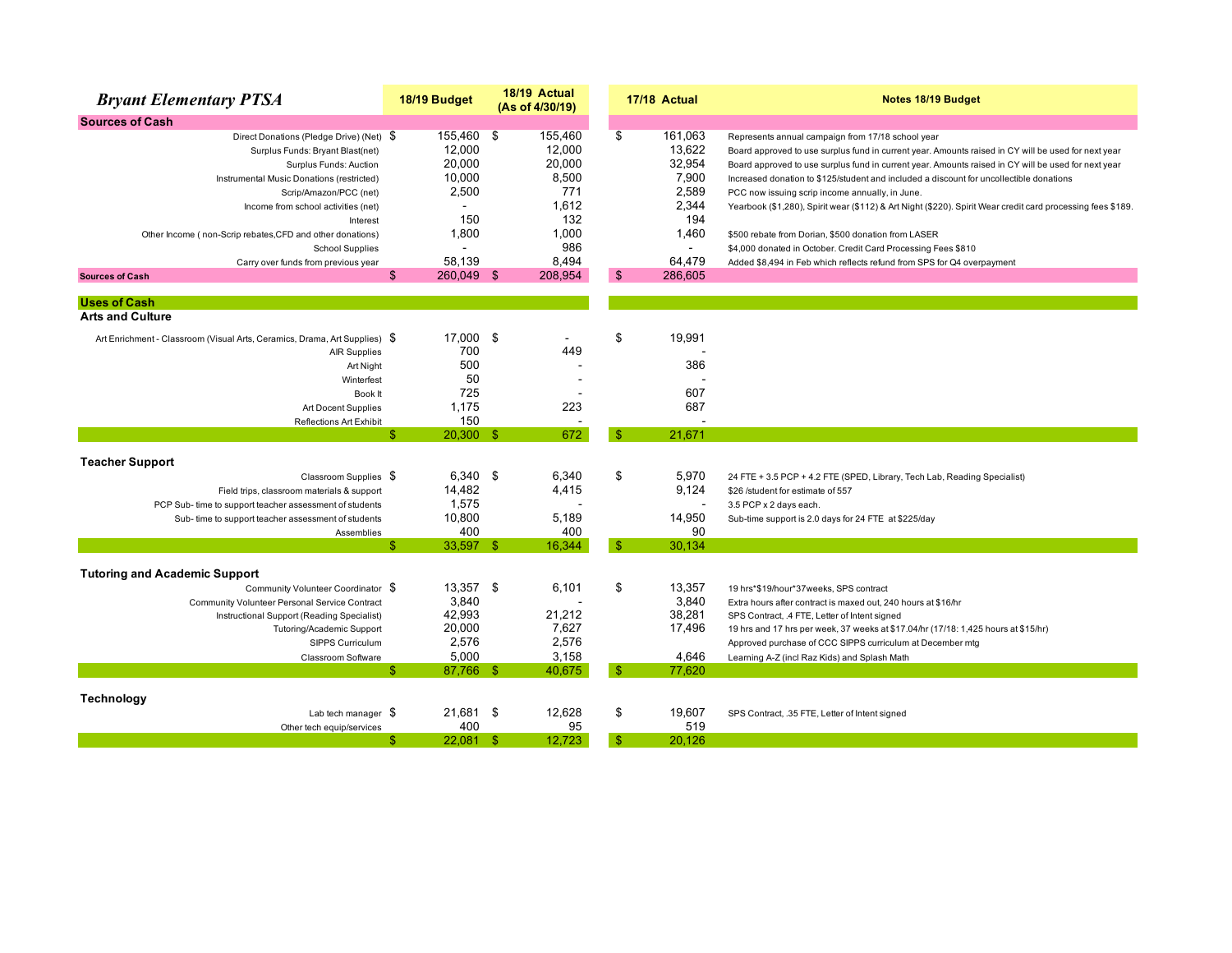|                            | <b>Bryant Elementary PTSA</b>                     |    | 18/19 Budget | 18/19 Actual<br>(As of 4/30/19) |    | 17/18 Actual   | Notes 18/19 Budget                                              |
|----------------------------|---------------------------------------------------|----|--------------|---------------------------------|----|----------------|-----------------------------------------------------------------|
| <b>Music Programs</b>      |                                                   |    |              |                                 |    |                |                                                                 |
|                            | Instrumental Music instruction (r.f.) \$          |    | 17,593       | \$<br>8,613                     | \$ | 15,646         | SPS Contract, .2 FTE, Letter of Intent signed                   |
|                            | Instrument Maintenance                            |    | 200          |                                 |    | 1,315          |                                                                 |
|                            | <b>Music Supplies</b>                             |    | 400          | Ē,                              |    |                |                                                                 |
|                            | Recorder Program (LinkUp)                         |    | 2,100        | 513                             |    | 402            | \$917 through 2/28, used \$400 carryover first.                 |
|                            |                                                   | -S | $20,293$ \$  | 9,126                           | S  | 17,363         |                                                                 |
|                            |                                                   |    |              |                                 |    |                |                                                                 |
| Library                    |                                                   |    |              |                                 |    |                |                                                                 |
|                            | Library Materials \$                              |    | $3,400$ \$   | 3,400                           | \$ | 3,475          |                                                                 |
|                            | Read-A-Thon Sponsorship                           |    | 2,730        | 2,730                           |    |                |                                                                 |
|                            | Encyclopedia Britannica                           |    |              |                                 |    | 655            | Covered by SPS FY18/19                                          |
|                            | Summer Reading Program                            |    | 100          |                                 |    | 104            |                                                                 |
|                            | Writers Celebration                               |    | 200          |                                 |    | 182            |                                                                 |
|                            | Writers BBQ                                       |    | 150          |                                 |    | 189            |                                                                 |
|                            | <b>Global Reading Challenge</b>                   | \$ | 175          |                                 | \$ | 56             |                                                                 |
|                            |                                                   |    | $6,755$ \$   | 6,130                           |    | 4,661          |                                                                 |
| <b>Science and Math</b>    |                                                   |    |              |                                 |    |                |                                                                 |
|                            | Science Fair Coordination \$                      |    | $1,500$ \$   | 500                             | \$ | 1,500          | Coodinator \$1k, Ann Marie \$500. Confirmed.                    |
|                            | Science Fair Background Checks                    |    | 300          | 338                             |    | 100            |                                                                 |
|                            | Science Fair Supplies                             |    | 600          |                                 |    | 540            |                                                                 |
|                            | 4th grade math club                               |    |              | $\blacksquare$                  |    |                |                                                                 |
|                            | Salmon in Schools Friends of the Fishery Donation |    | 100          | $\overline{\phantom{a}}$        |    |                |                                                                 |
|                            | Garden Shed                                       |    |              |                                 |    |                | Approved spending in 17/18, purchase likely to happen in 18/19. |
|                            | Learning Landscapes/Garden Buddies                |    | 400          | 279                             |    | 80             |                                                                 |
|                            | 5th grade Enviromental Camp                       |    | 7,000        | 7,000                           |    | 7,000          |                                                                 |
|                            |                                                   | £. | $9,900$ \$   | 8,117                           | -9 | 9,220          |                                                                 |
| <b>Healthy Bodies</b>      |                                                   |    |              |                                 |    |                |                                                                 |
|                            | Physical Education Supplies \$                    |    | 500 \$       | 500                             | \$ | 524            |                                                                 |
|                            | <b>Counselor Supplies</b>                         |    | 700          | 700                             | \$ | $\blacksquare$ |                                                                 |
|                            | Patrol Equipment & Recognition                    |    | 150          |                                 |    | 93             |                                                                 |
|                            | Recess Playground Supervision                     |    | 22,790       | 10,418                          |    | 18,218         | 32.5 hrs/week at \$17.04/hr. Added 4 hrs/wk at Sept mtg         |
|                            | CPR training                                      |    | 400          | 200                             |    | 800            |                                                                 |
|                            | <b>Emergency Preparedness</b>                     |    | 500          |                                 |    |                |                                                                 |
|                            | Field Day                                         |    | 300          |                                 |    | 398            |                                                                 |
|                            | Nursing/OTPT/SLP                                  |    | 150          |                                 |    | 21             |                                                                 |
|                            |                                                   | S  | 25,490 \$    | 11,818                          | \$ | 20,054         |                                                                 |
|                            |                                                   |    |              |                                 |    |                |                                                                 |
| <b>World and Community</b> |                                                   |    |              |                                 |    |                | 3,982.69<br>$\mathbb{S}$                                        |
|                            | Family Aid Support \$                             |    | 3,000        | \$<br>2,791                     | \$ | 2,985          |                                                                 |
|                            | Grade Level Community Building Grants             |    | 3,000        |                                 |    | 2,361          |                                                                 |
|                            | Social Engagement                                 |    | 1,000        |                                 |    |                |                                                                 |
|                            | Legislative Advocacy                              |    | 500          | 29                              |    | 93             |                                                                 |
|                            | <b>Bryant Forums</b>                              |    | 1,500        | 450                             |    | 1,475          |                                                                 |
|                            | Movie Licence                                     |    | 393          | 393                             |    |                |                                                                 |
|                            | <b>IDEA Project</b>                               |    | 2,000        | 2,000                           |    |                |                                                                 |
|                            | BryCentennial                                     |    | 1,500        | 1,677                           |    |                |                                                                 |
|                            | Laser Pizza for Bryant Forums                     | Я  | $12,893$ \$  | 7,340                           | -S | 6,914          |                                                                 |
|                            |                                                   |    |              |                                 |    |                |                                                                 |
|                            |                                                   |    |              |                                 |    |                |                                                                 |
| Volunteerism               |                                                   |    |              |                                 |    |                |                                                                 |
|                            | Volunteer Recognition \$                          |    | 350 \$       |                                 | \$ | 400            |                                                                 |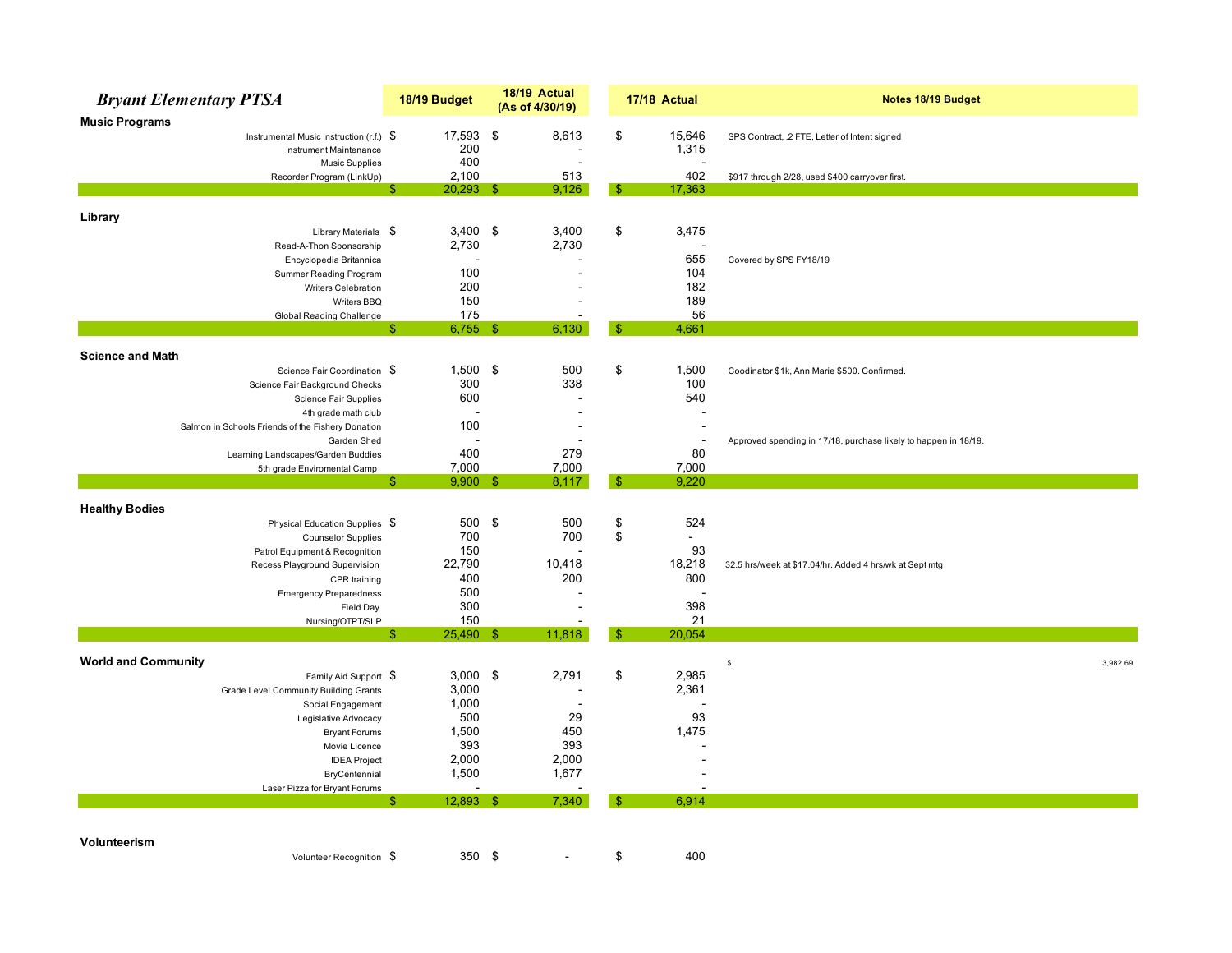| <b>Bryant Elementary PTSA</b>                            |              | 18/19 Budget             |     | 18/19 Actual<br>(As of 4/30/19) |                         | 17/18 Actual             | Notes 18/19 Budget                                                          |
|----------------------------------------------------------|--------------|--------------------------|-----|---------------------------------|-------------------------|--------------------------|-----------------------------------------------------------------------------|
| Departing Teacher/Staff Recognition                      |              | 150                      |     |                                 |                         | 144                      |                                                                             |
|                                                          | \$           | 500S                     |     |                                 | $\mathbf{\$}$           | 544                      |                                                                             |
|                                                          |              |                          |     |                                 |                         |                          |                                                                             |
|                                                          |              |                          |     |                                 |                         |                          |                                                                             |
| <b>Information and Communication</b>                     |              |                          |     |                                 |                         |                          |                                                                             |
| Constant Contact Subscription \$                         |              | $1,000$ \$               |     | 551                             | \$                      | $\blacksquare$           | Board approved increase to \$1k at March mtg.                               |
| School Phone Book                                        |              | 350                      |     |                                 |                         |                          |                                                                             |
|                                                          | $\mathbb{S}$ | $1,350$ \$               |     | 551                             | $\sqrt{2}$              | $\sim$                   |                                                                             |
| <b>PTSA Business Expenses</b>                            |              |                          |     |                                 |                         |                          |                                                                             |
| Licenses & Registrations \$                              |              | 700 \$                   |     | 175                             | \$                      | 472                      |                                                                             |
|                                                          |              | 1,140                    |     | 1,160                           |                         | 1,140                    | Gambling, City of Seattle                                                   |
| Insurance                                                |              | 200                      |     | 324                             |                         | 172                      |                                                                             |
| Office Supplies/Po Box<br>Software /QB/Website           |              | 500                      |     |                                 |                         | 473                      |                                                                             |
|                                                          |              | 800                      |     | 27                              |                         | 401                      |                                                                             |
| Bank Fees/NSF Charges/Credit card                        |              | 50                       |     |                                 |                         | 166                      | Include credit card fees in the total fundraising amount for each activity. |
| Postage                                                  |              |                          |     |                                 |                         |                          |                                                                             |
| Accounting services                                      |              | 800                      |     | 910                             |                         | 780                      | Tax return and 1099 filing                                                  |
| <b>Check Supply</b>                                      |              | 50                       |     |                                 |                         | 33                       |                                                                             |
| Credit card software                                     |              | 708                      |     | 177                             |                         | 1,198                    | GivingFuel \$59/month, reimburse Sara F                                     |
|                                                          | \$           | $4,948$ \$               |     | 2,773                           | $\sqrt{3}$              | 4,835                    |                                                                             |
| Fin. Support & Discretionary Funds                       |              |                          |     |                                 |                         |                          |                                                                             |
| PTSA Discretionary Fund \$                               |              | 250                      | -\$ |                                 | \$                      |                          |                                                                             |
| PTSA staff appreciation                                  |              | 500                      |     | 427                             |                         | 323                      |                                                                             |
| Supplies for Bryant (paper)                              |              |                          |     |                                 |                         | 1,494                    |                                                                             |
| Prior year expenses paid for in current year             |              | 3,150                    |     | 3,150                           |                         |                          |                                                                             |
| Unallocated                                              |              | 10,276                   |     |                                 |                         | $\overline{\phantom{a}}$ | Increased SPS refund check from the school district (\$8,494)               |
|                                                          | \$           | $14,176$ \$              |     | 3,576                           | $\sqrt{3}$              | 1,817                    |                                                                             |
|                                                          |              |                          |     |                                 |                         |                          |                                                                             |
| TOTAL BUDGETED EXPENSE \$                                |              | 260,049 \$               |     | 119,844                         | \$                      | 214,960                  |                                                                             |
|                                                          |              |                          |     |                                 |                         |                          |                                                                             |
|                                                          |              |                          |     |                                 |                         |                          |                                                                             |
| Income $$$                                               |              | 260,049                  | \$  | 208,954                         | $\overline{\mathbf{e}}$ | 286,605                  |                                                                             |
| $Express_5$                                              |              | 260,049                  | \$  | 119,844                         |                         | 214,960                  |                                                                             |
| Net $$$                                                  |              | $\overline{\phantom{a}}$ | \$  | 89,110                          | $\frac{\$}{\$}$         | 71,645                   |                                                                             |
|                                                          |              |                          |     |                                 |                         |                          |                                                                             |
| SET ASIDE FOR (USE FROM) PTSA REQUIRED BUDGET RESERVE \$ |              |                          | \$  |                                 | \$                      | 22,000                   |                                                                             |
| Difference (aka Carryover) \$                            |              | $\mathbf 0$              | \$  | 89,110                          | \$                      | 49,645                   |                                                                             |